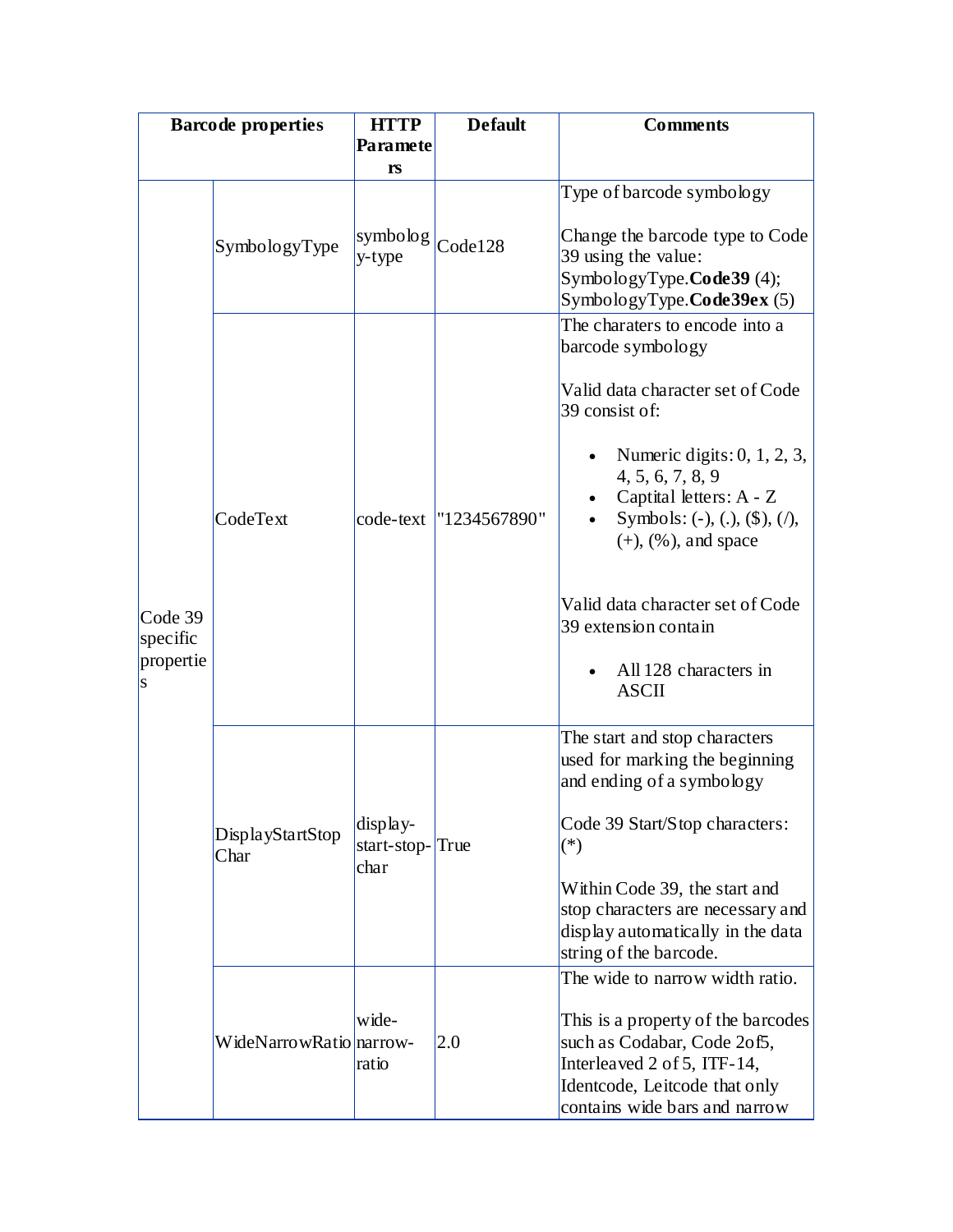| <b>Barcode properties</b>       |                 | <b>HTTP</b>             | <b>Default</b> | <b>Comments</b>                                                                                                                                                                                                         |
|---------------------------------|-----------------|-------------------------|----------------|-------------------------------------------------------------------------------------------------------------------------------------------------------------------------------------------------------------------------|
|                                 |                 | Paramete                |                |                                                                                                                                                                                                                         |
|                                 |                 | rs                      |                |                                                                                                                                                                                                                         |
|                                 |                 |                         |                | bars                                                                                                                                                                                                                    |
|                                 |                 |                         |                | Valid Codabar Wide/Narrow                                                                                                                                                                                               |
|                                 |                 |                         |                | ratio ranges from 2.0 to 3.0                                                                                                                                                                                            |
|                                 | EnableChecksum  | $l$ enable-<br>checksum | True           | Code 39 uses an optional modulo<br>43 check digit.                                                                                                                                                                      |
|                                 |                 |                         |                | The default value enables the<br>check digit to Code 39                                                                                                                                                                 |
|                                 | X               | X                       | $\overline{2}$ | The width of narrow bars and the<br>default value of $X$ is 2 pixels.                                                                                                                                                   |
|                                 |                 |                         |                | You can increase the value of X<br>to enhance the readability of the<br>barcode if the barcode scanners<br>could not read stably the barcode<br>which is set as the default value                                       |
|                                 |                 |                         |                | in X dimension.                                                                                                                                                                                                         |
|                                 |                 |                         |                | Height of a barcode module                                                                                                                                                                                              |
| Symbolo<br>gy<br>propertie<br>S | Y               | y                       | 75             | The default bar height value is 75<br>pixels                                                                                                                                                                            |
|                                 | Resolution      | $resolution$ 72         |                | This property set the resolution<br>in DPI of a barcode image to be<br>drawn, and the default value that<br>is set to printer is 72 pixels. You<br>can adjust the value to get a<br>custom resolution barcode<br>image. |
|                                 | GraphicsUnit    | graphics-<br>unit       | xel            | This is the barcode graphic<br>GraphicsUnit.Pi measurements for all size related<br>settings. $0:$ pixel; $1:$ cm; $2:$ inch.<br>The default value is pixel                                                             |
|                                 | Rotate          | rotate                  | 0              | The Rotate property allows you<br>changing the angle of a barcode.<br>The valid values are Rotate0,<br>Rotate 90, Rotate 180, and<br>Rotate 270                                                                         |
|                                 | DisplayCodeText | display-<br>code-text   | true           | The default value is true, which<br>makes the encoded data message<br>human readable. Otherwise the<br>data message text will not be                                                                                    |